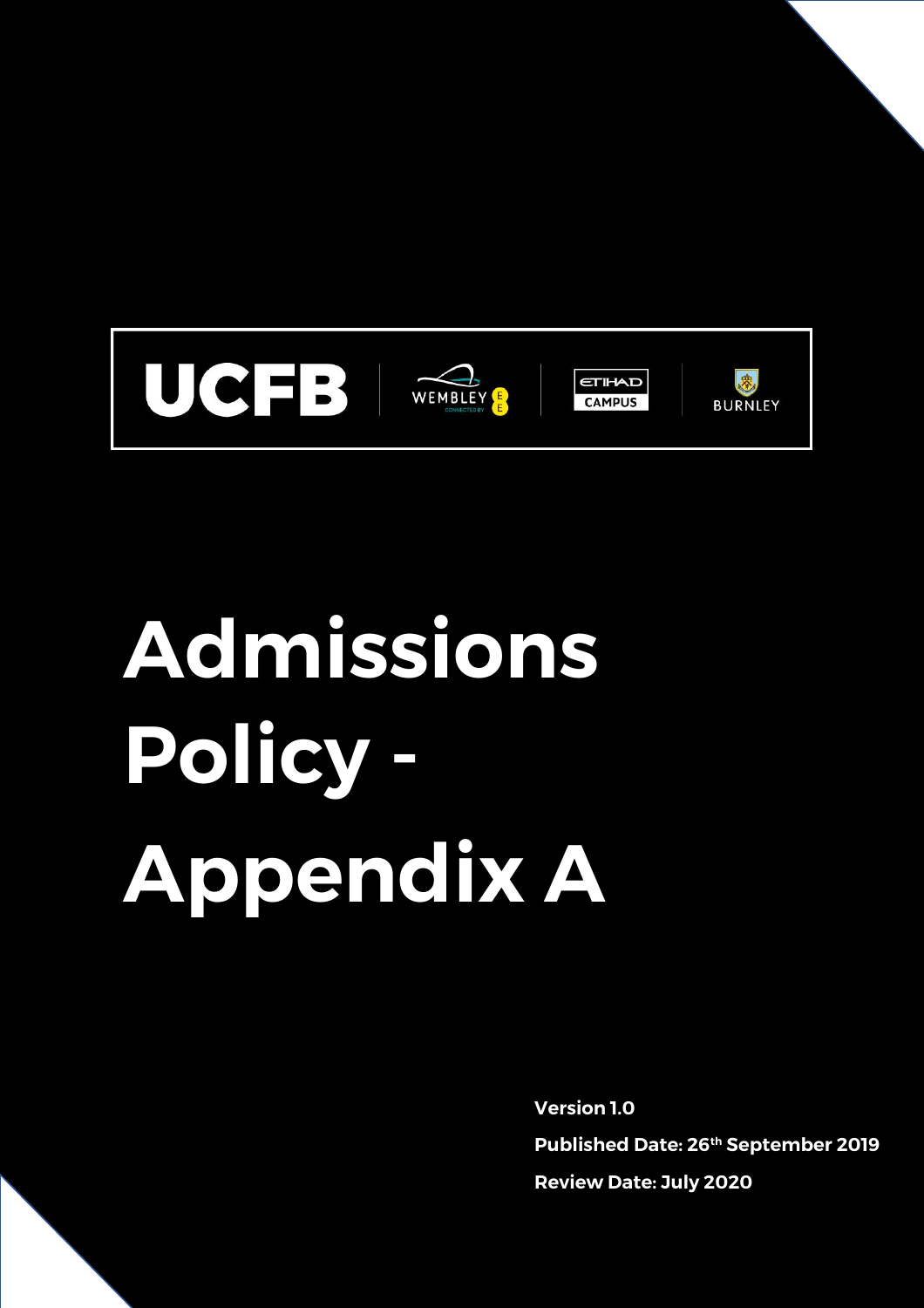

## Appendix A

### Complaints and Appeals Process

#### 1. Background

- 1.1. Buckinghamshire New University have a Student Complaints Procedure which applies specifically to Partner institutions such as UCFB. This procedure suggests that complaints are dealt with by UCFB in the first instance.
- 1.2. This document maps out the initial complaints and appeal procedure which UCFB will follow upon receipt of any complaint relating to the Marketing, Recruitment and Admissions Department.
- 1.3. In all cases, UCFB will aim to resolve appeals and complaints internally. In cases where the complaint relates to Bucks New University or external agents, relevant colleagues may be consulted to assist with the resolution.
- 1.4. Whilst this document maps out UCFB's complaints & appeals process, it does not replace, overrule or cancel out any Bucks New University policy or procedure, nor does it limit your right to submit a complaint via Bucks New University.

#### **1.5. What is a complaint?**

- 1.5.1. A complaint can be made in any case where you feel that you have received an unsatisfactory service from the UCFB Marketing, Recruitment and Admissions department and wish for this to be investigated. This includes complaints regarding (but not limited to):
	- The accuracy or quality of information provided in person, on the phone, online or in printed material.
	- The service provided by UCFB at internal or external events including UCAS Fairs, UCFB Open days, UCFB taster days, school visits or campus visits.
	- The accuracy or quality of information, advice or guidance provided in relation to admissions, scholarships, entry requirements or other related advice.
	- Any other area where you feel that the Marketing, Recruitment & Admissions team has failed to provide a satisfactory level of service.

#### **1.6. What is an appeal?**

1.6.1. An appeal can be made in any instance where a formal application decision has been made to you following your application or results.

You may decide to make an appeal if you think the admissions decision you have received is unfair, discriminatory or biased. This includes appeals regarding (but not limited to):

- Application decisions
- Offer conditions
- UCFB Assessment procedures.
- 1.6.2. The appeals process may also be used in cases where you feel you have received an unfair decision regarding (but not limited to):
	- Scholarship & Bursary Applications
	- Fee status assessment decisions

#### 1.7. **What is not covered by this process?**

1.7.1. This complaints procedure does not apply to any registered student of UCFB. Registered students wishing to submit a complaint or appeal regarding Marketing, Recruitment and Admissions should contact the UCFB Student Services department who provide pastoral care to all students and will look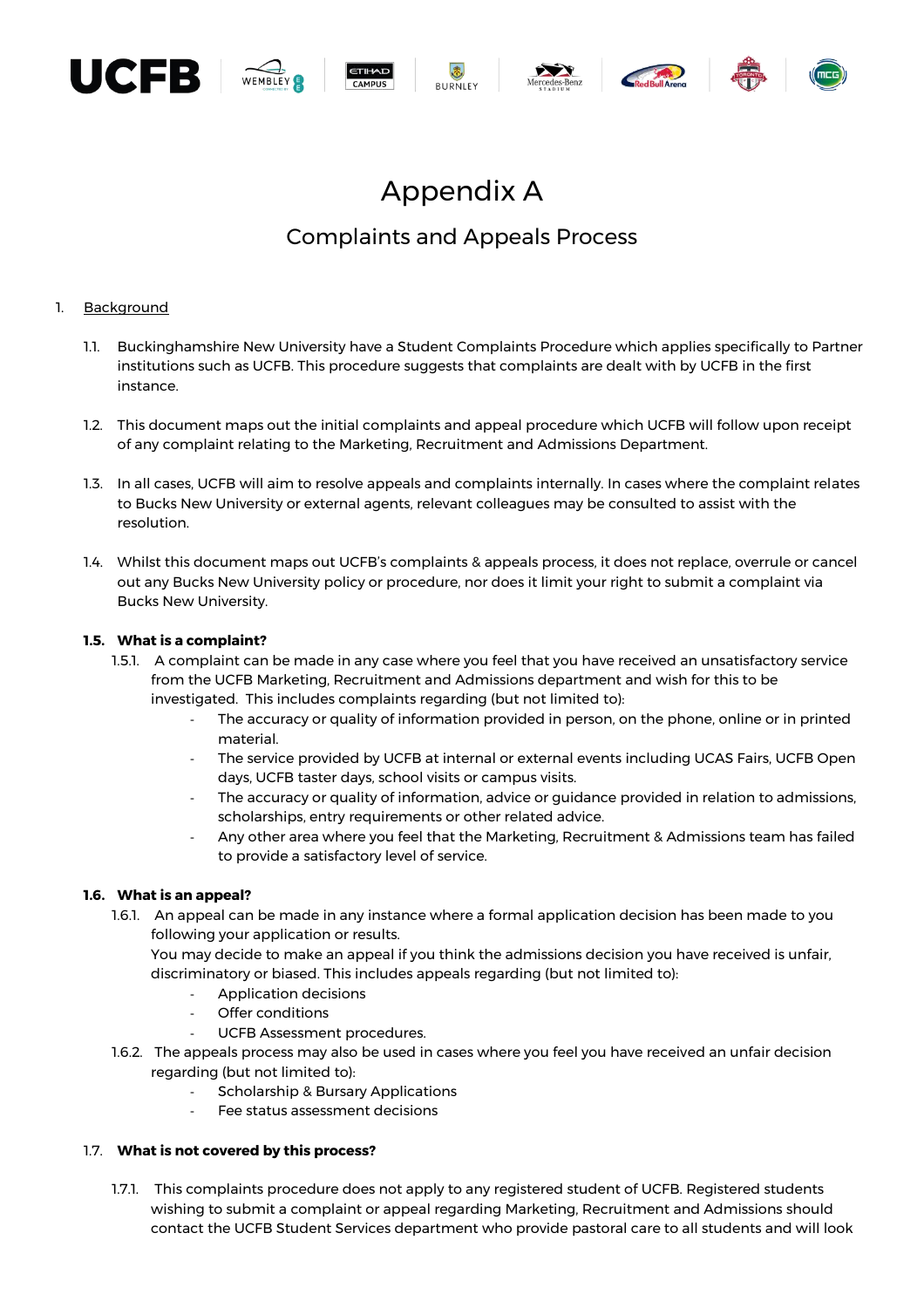













to resolve any complaints with the relevant department.

- 2. Complaints and appeal process
	- 2.1. All complaints and appeals should be submitted via email to UCFB via [complaints@ucfb.com.](mailto:complaints@ucfb.com) You will receive an initial response within 48 hours to confirm receipt of your complaint.
	- 2.2. Complaints will initially be dealt with by the relevant departmental manager who will review the case in consultation with appropriate senior colleagues.
	- 2.3. In the majority of cases, a response will be received by you via email within 20 days to address your complaint and provide an official response from UCFB.
	- 2.4. Complaints of a sensitive nature or relating specifically to a departmental manager will be handled directly by the Head of Global Marketing and Recruitment who will investigate and review your complaint.
	- 2.5. In any case where the nature or scope of the complaint requires further time, UCFB will notify you and provide a provisional timeframe for you to receive a formal response.
	- 2.6. Should UCFB require further information from you in order to investigate your complaint, the 20 day period will begin from the point that all required information has been received from you by UCFB.
	- 2.7. Complaints received by UCFB will be stored internally in a Customer Relationship Management (CRM) system. This record will be visible only to UCFB Senior Management and will not be shared with any internal or partner institution colleague, unless deemed necessary for the resolution of the complaint.
	- 2.8. Should you wish to nominate a third party to represent you (e.g. your parent or guardian) UCFB will require written permission from you allowing us to release your personal information and details to this person.
- 3. Complaint resolution
	- 3.1. It is UCFB's intention that any complaint or appeal will be resolved within the stated timeframe and to the satisfaction of all parties.
	- 3.2. In the event that you are unsatisfied with the response, or the manner in which your complaint has been handled, you will have the opportunity to ask UCFB to investigate your complaint further.
	- 3.3. Your complaint will be passed to the UCFB Principal who will review the initial complaint, the complaint handling procedure and UCFB's response to you. UCFB will look to provide a response within 20 days of receipt and will inform you should there be any changes to this timeframe.
	- 3.4. Should the Principal find that your complaint has been mishandled by the Marketing, Recruitment and Admissions department or find any deficiency in the response or process followed, you will be contacted directly to inform you and to propose a resolution to your complain.
	- 3.5. If the UCFB Head of Quality finds that a fair and satisfactory process has been followed, the response to your complaint will be upheld and no further action taken.
	- 3.6. As a partner institution of Bucks New University, UCFB are bound by the Bucks New University complaints handling procedure. In the event that you feel that this complaint procedure has not been handled correctly or resolved, the next course of action would be for you to submit a formal complaint with Bucks New University by emailing [resolution@bucks.ac.uk.](mailto:resolution@bucks.ac.uk)